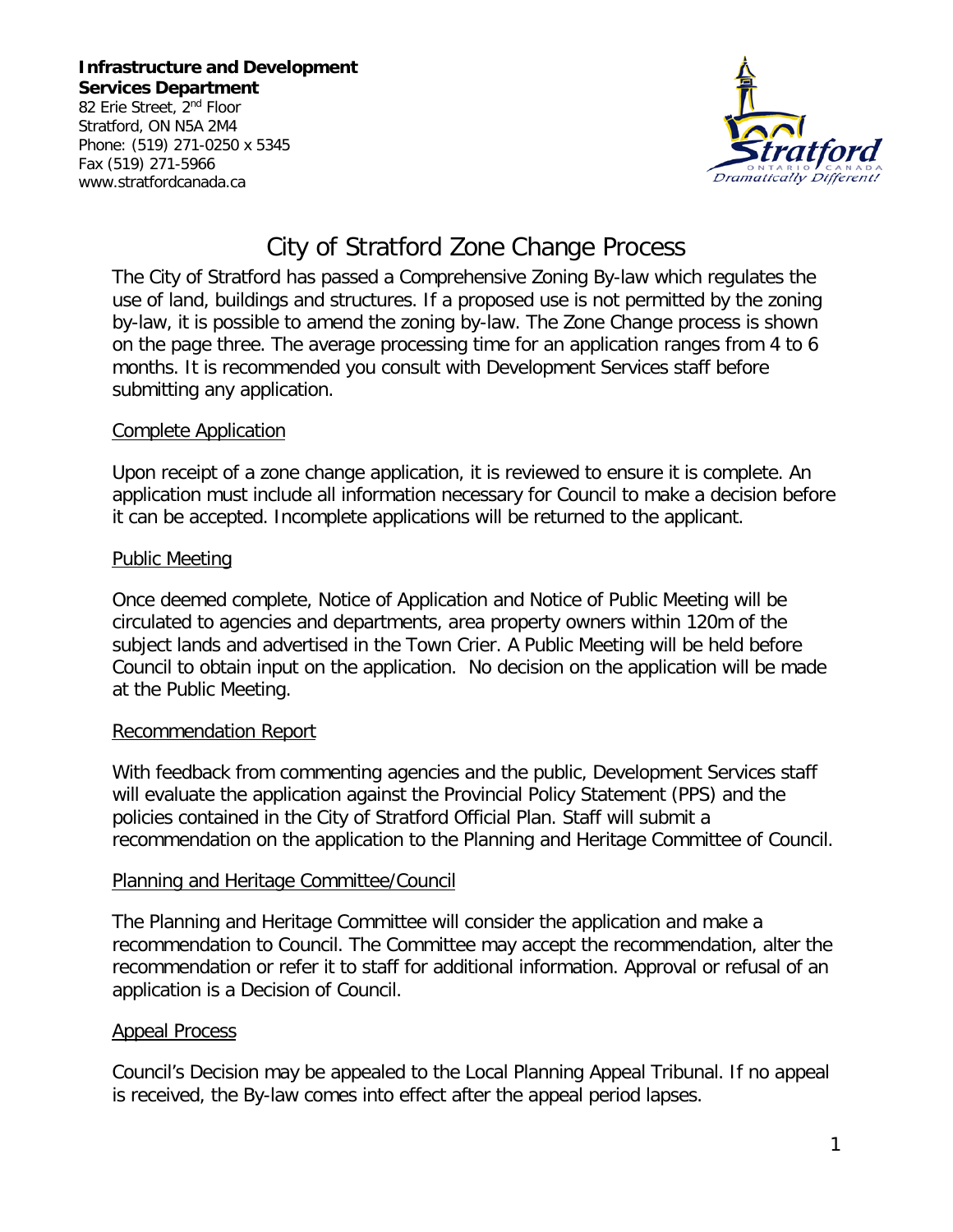

Contact Information

For information about the zone change process please contact: The City of Stratford Development Services Division 82 Erie Street, Stratford Phone: (519) 271-0250 x 345 Email: planning@stratford.ca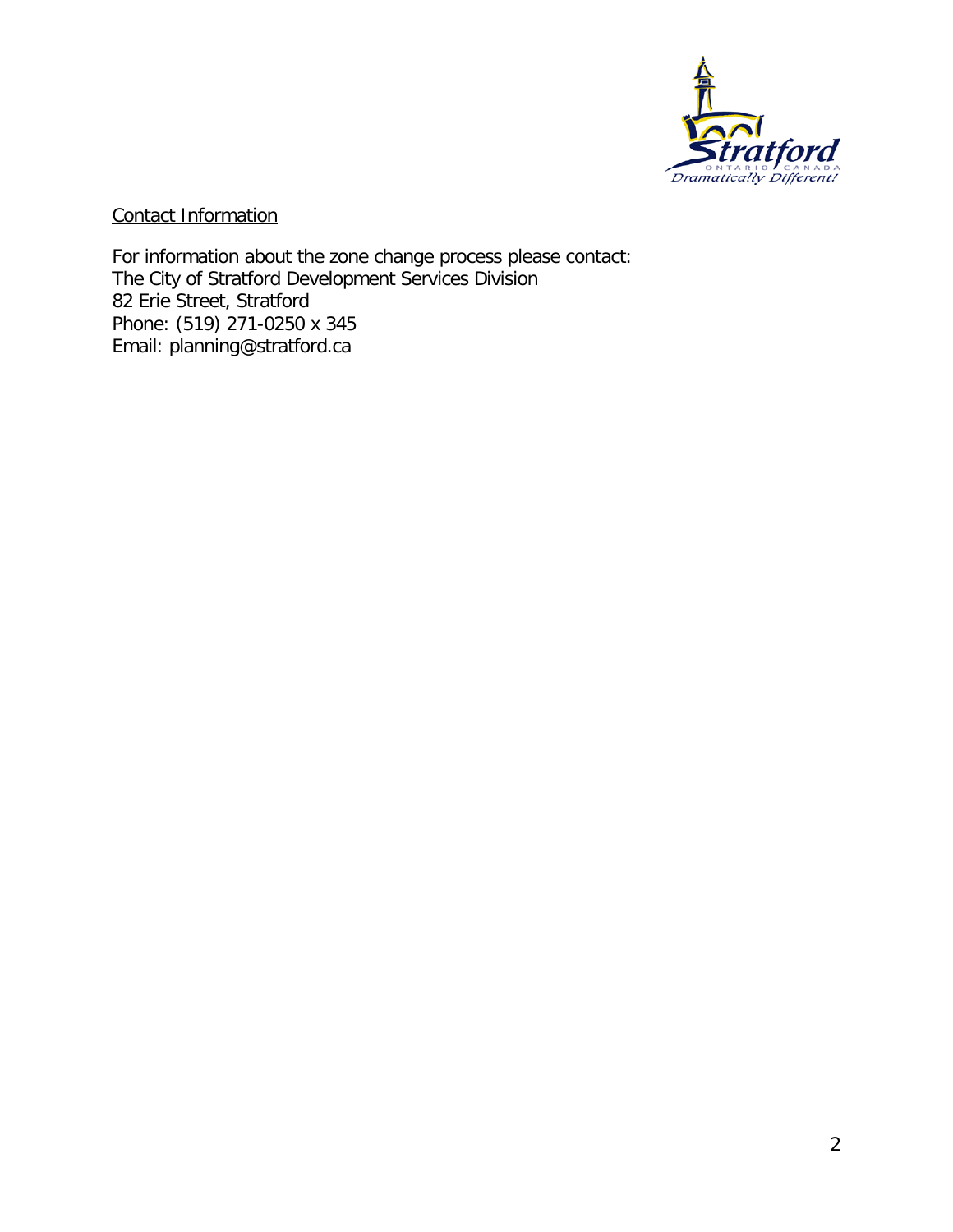

## City of Stratford Zone Change Process